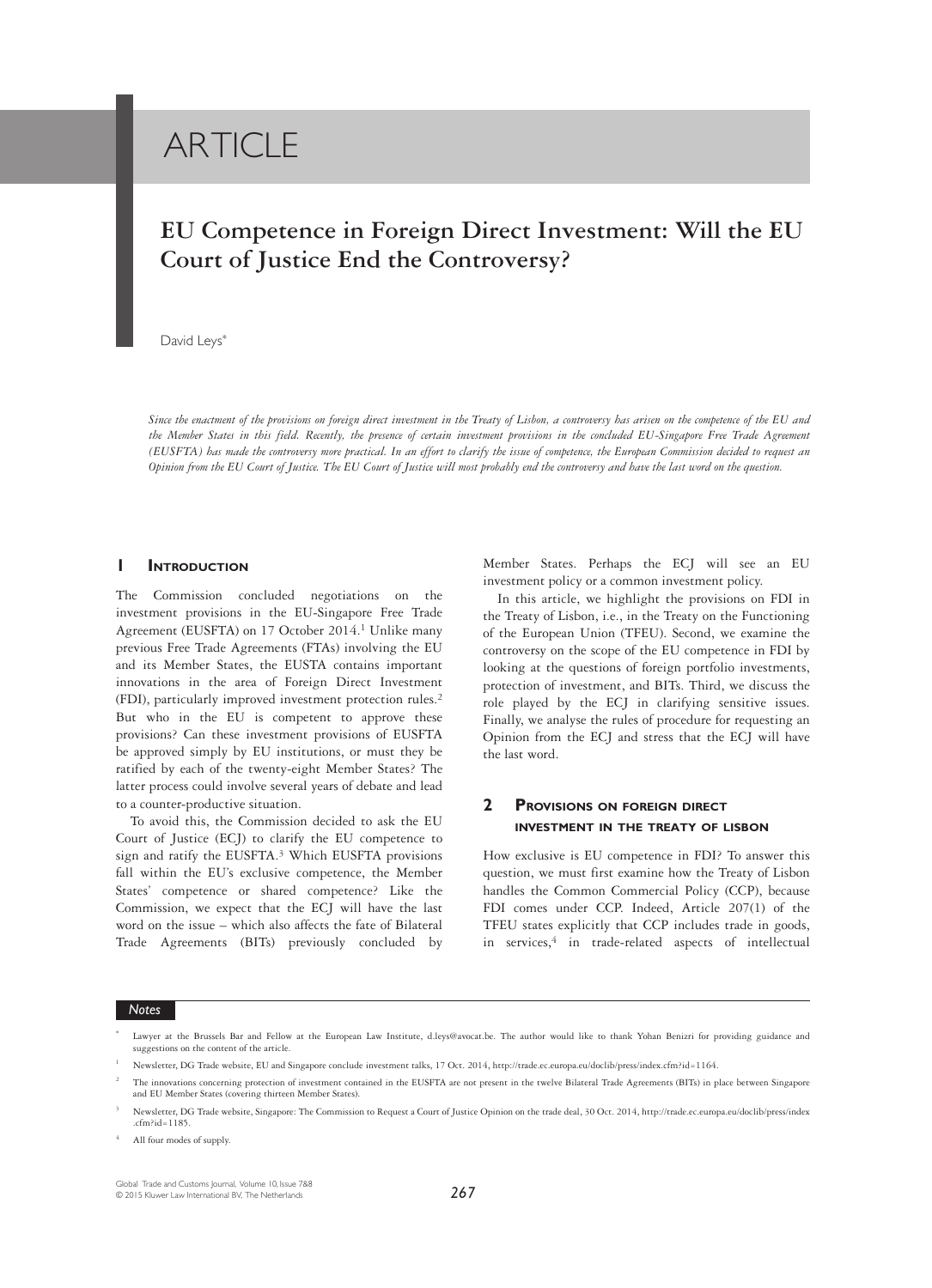property5 and in FDI. Also, Article 206 of the TFEU highlights that 'the Union shall contribute, in the common interest, to the harmonious development of world trade, the progressive abolition of restrictions on international trade and on FDI'.

The Treaty of Lisbon strengthens the EU exclusive competence in CCP. Article 3(1)(e) of the TFEU expressly stipulates that the CCP – and presumably thus FDI – falls within the exclusive competence of the EU. This means that only the EU may legislate and adopt legally binding acts in CCP.6 This is consistent with the *Opinion 1/75* of the ECJ which underlined that the Member States do not have a shared competence with the EU in CCP.

In addition, Article 207(4) of the TFEU recalls that 'for the negotiation and conclusion of agreements in the fields of FDI, the Council shall act unanimously where such agreements include provisions for which unanimity is required for the adoption of internal rules'.7

We can conclude from the wording of these articles that the EU has an exclusive competence to conclude agreements in FDI. But what does FDI cover? For example, does it include the investment provisions of EUSFTA that involve the protection of investment?

## **3** DEFINITION OF FOREIGN DIRECT INVESTMENT

After a careful parsing of the Treaty of Lisbon, we must confess that there is no definition of FDI. The lack of this definition may be problematic. In particular, it is hard to know whether FDI narrowly refers to provisions liberalizing investment (i.e., pre-establishment of market access and national treatment) or more broadly to provisions protecting investment. Without a clear definition, one cannot tell whether the EU can exclusively (without Member States) legislate FDI *stricto sensu* (liberalization of investment) or *lato sensu* (liberalization of investment, protection of investment and portfolio investment).

If we consider three primary legal definitions, the answer would seem to be *stricto sensu.* All three definitions delineate FDI primarily in terms of liberalization. First is the definition of FDI from the Organisation for Economic Cooperation and Development ('OECD'):

a category of investment that reflects the objective of *establishing a lasting interest* by a resident enterprise in one economy (direct investor) in an enterprise (direct investment enterprise) that is resident in an economy other than that of the direct investor. The lasting interest implies the existence of a long-term relationship between the direct investor and the direct investment enterprise and a significant degree of influence on the management of the enterprise. The direct or indirect ownership of 10% or more of the voting power of an enterprise resident in one economy by an investor resident in another economy is evidence of such a relationship. Some compilers may argue that in some cases an ownership of as little as 10% of the voting power may not lead to the exercise of any significant influence while on the other hand, an investor may own less than 10% but have an effective voice in the management. Nevertheless, the recommended methodology does not allow any qualification of the 10% threshold and recommends its strict application to ensure statistical consistency across countries.8 (emphasis added)

Similarly, paragraph 359 of the International Monetary Fund ('IMF') Balance of Payments Manual specifies that:

*Direct investment* is the category of international investment that reflects the objective of a resident entity in one economy obtaining a lasting interest in an enterprise resident in another economy. (The resident entity is the direct investor and the enterprise is the direct investment enterprise.) The lasting interest implies the existence of a long-term relationship between the direct investor and the enterprise and a significant degree of influence by the investor on the management of the enterprise.<sup>9</sup> (underlines added)

Finally, Annex 1 of the European Council Capital Liberalization Directive 88/361/EEC states that direct investments are:

Investments of all kinds by natural persons or commercial, industrial or financial undertakings, and which serve to *establish or to maintain lasting and direct links* between the person providing the capital and the entrepreneur to whom or the undertaking to which the

#### *Notes*

<sup>5</sup> Agreement on Trade-Related Aspects of Intellectual Property rights ('TRIPS').

- It means that the political influence of the Member States is secured.
- <sup>8</sup> OECD Glossary of Foreign Direct Investment Terms and Definitions, http://www.oecd.org/investment/investmentfordevelopment/2487495.pdf.

<sup>6</sup> Article 2(1) of the TFEU.

<sup>9</sup> Balance of Payments Manual, International Monetary Fund, p. 86, http://www.imf.org/external/pubs/ft/bopman/bopman.pdf.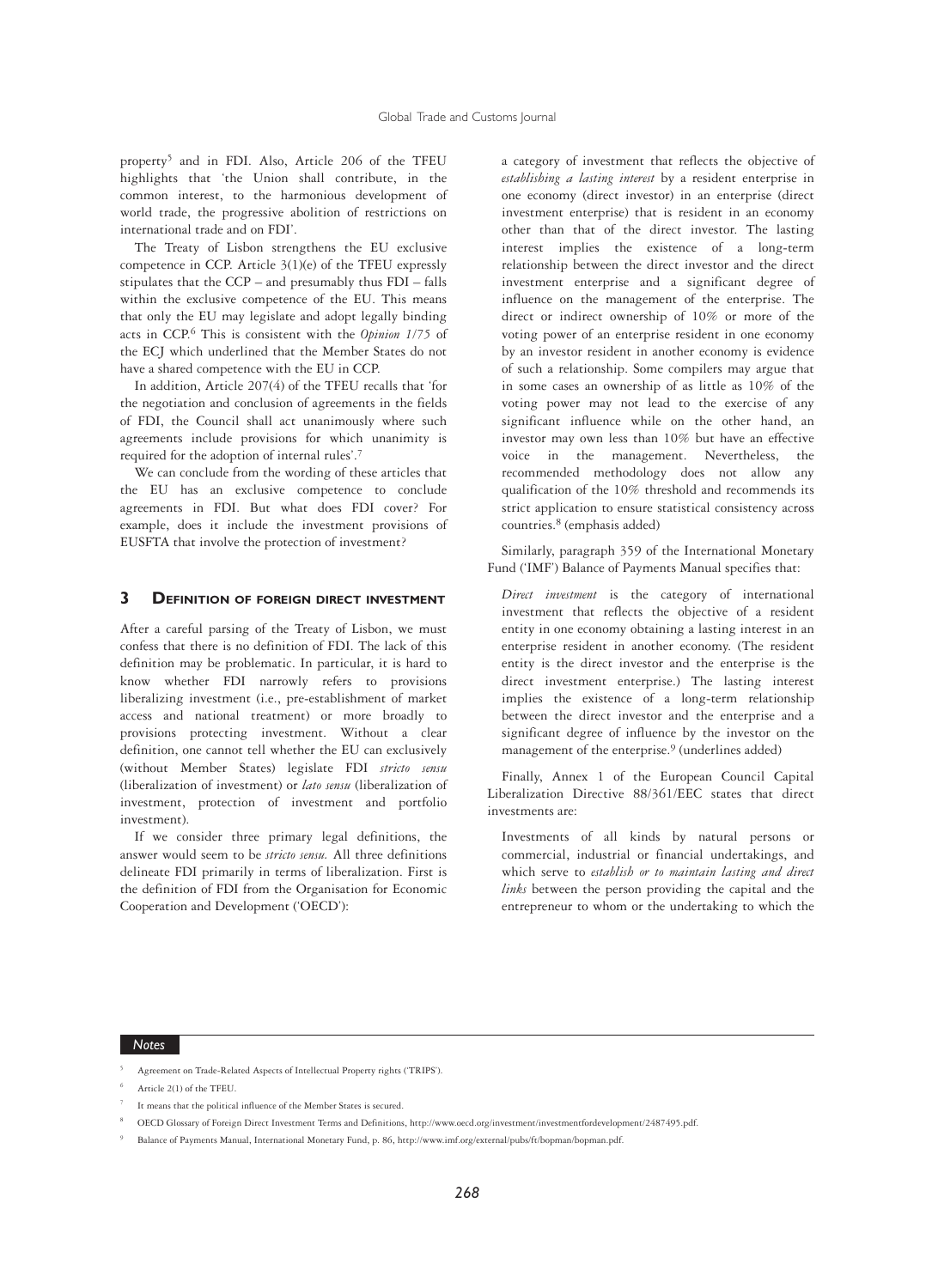capital is made available in order to carry on an economic activity. This concept must therefore be understood in its widest sense.10 (emphasis added)

We consider these three definitions too restrictive; they do not reflect all the facets of FDI. An autonomous EU definition of FDI must be enacted in the Treaty of Lisbon, and hopefully legal clarification on FDI by the ECJ will be a step in this direction.

# **4 CONTROVERSY ON THE EU COMPETENCE IN FOREIGN DIRECT INVESTMENT**

Since the entry into force of the Treaty of Lisbon on 1 December 2009, the competence of the EU and the Member States in FDI has become controversial.<sup>11</sup> What are the key questions of this controversy – questions that will most likely be brought to the attention of the ECJ?

#### **4.1** *Foreign Portfolio Investment*

First, does an implied EU exclusive competence in FDI include foreign portfolio investment? In its Communication towards a comprehensive European international investment policy, the Commission argued that there is an implied EU exclusive competence for foreign portfolio investments because they may affect common rules on the free movement of capital between Member States and third countries, as per provisions on capital and payments enacted in the TFEU (Articles  $63-66$ ,<sup>12</sup> as well as Article 3(2) of the TFEU. This argument is supported by the Council, which stressed that the EU's international and investment policy should be further elaborated according to the respective competence of the EU and its Member States as defined in the Treaty of Lisbon.13 The European Parliament follows the Commission and the Council, but it excludes 'speculative forms of investment' from FDI.14

On the contrary, Member States, supported by certain academics, stress that FDI does not include portfolio investments. According to Krajewski,<sup>15</sup> Chaisse,<sup>16</sup> Bungenberg<sup>17</sup> and Reinisch,<sup>18</sup> portfolio investments cannot be covered by Article 207 of the TFEU because FDI refers to long-term investment in a foreign country and the drafters of the Treaty of Lisbon wanted to limit the EU competence in FDI.

Interestingly, in the case *European Commission* v. *Portugal*, the ECJ compared 'direct investment' to 'portfolio investments.' The first consists of 'investments in the form of participation in an undertaking through the holding of shares which confers the possibility of effectively participating in its management and control' and the second refers to 'investment in the form of acquisition of shares on the capital market solely with the intention of making a financial investment without any intention to influence the management and control of undertaking'.19

#### **4.2** *Protection of Investment*

Second, does an implied EU exclusive competence in FDI cover protection of investment once an investment has been made? This question has become urgent because the EUSFTA (unlike the FTA between South Korea and the EU and its Member States, for example20) deals with protection of investment. The investment chapter in the EUSFTA clarifies and improves investment protection rules (on fair and equitable treatment and indirect expropriation), and it improves operation of the dispute settlement system (breaches of the investment protection

- <sup>10</sup> Council Directive 88/361/EEC of 24 Jun. 1988 for the implementation of Art. 67 of the Treaty, http://eur-lex.europa.eu/legal-content/EN/TXT/?qid=1426931371158&uri= CELEX:31988L0361.
- <sup>11</sup> Reclaiming Public Interest in Europe's International Investment Policy; EU Investment Agreements in the Lisbon Treaty Era: A Reader, Seattle to Brussels Network, Amsterdam, July 2010; A. De Luca, *Integrating Non-trade Objectives in the Oncoming EU Investment Policy: What Policy Options for the EU?*, CLEER Working Papers 2013/4, http:/ /www.asser.nl/media/1639/cleer\_13-4\_web.pdf.
- <sup>12</sup> Communication from the Commission to the Council, the European Parliament, the European Economic and Social Committee and the Committee of the Regions, towards a comprehensive European international investment policy, 7 Jul. 2010, COM(2010)343 final, http://trade.ec.europa.eu/doclib/docs/2010/july/tradoc\_146307.pdf.
- <sup>13</sup> Conclusions on a comprehensive European international investment policy, 3041st Foreign Affairs Council meeting, Luxembourg, 25 Oct. 2010; http://www.consilium.europa .eu/uedocs/cms\_data/docs/pressdata/EN/foraff/117328.pdf.
- <sup>14</sup> European international investment policy, European Parliament resolution of 6 Apr. 2011 on the future European international investment policy (2010/2203 (INI)), §11 http: //www.europarl.europa.eu/sides/getDoc.do?pubRef=-//EP//NONSGML+TA+P7-TA-2011-0141+0+DOC+PDF+V0//EN.
- <sup>15</sup> Markus Krajewski, 'The reform of the Common Commercial Policy', to appear in: A. Biondi & P Eeckhout (eds), *European Union Law after the Treaty of Lisbon*, p. 16, http://www .europarl.europa.eu/document/activities/cont/201012/20101207ATT07788/20101207ATT07788EN.pdf.
- <sup>16</sup> J. Chaisse, *Promises and Pitfalls of the European Union Policy on Foreign Investment How will the New EU Competence on FDI Affect the Emerging Global Regime?*, 15 J. Intl. Econ. L. 57, http://jiel.oxfordjournals.org/content/15/1/51.full.pdf+html.
- <sup>17</sup> M. Bungenberg, *The Division of Competences Between the EU and Its Member States in the Area of Investment Politics, in International Investment Law and EU Law 29 at 36 (M.* Bungenberg et al. eds, 2011).
- <sup>18</sup> A. Reinisch, *The EU on the Investment Path Quo Vadis Europe? The future of EU BITs and other Investment Agreements, Santa Clara J. Intl. L. 140 (2014), http://digitalcommons.law* .scu.edu/cgi/viewcontent.cgi?article=1151&context=scujil.
- <sup>19</sup> *See* Case C-171/08, European *Commission v. Portugal*, 8 Jul. 2010, para. 49; Joined Cases C-282/04 and C-283/04, *European Commission v. Netherlands*, 28 Sep. 2006, para. 19.
- <sup>20</sup> Article 7.10 of the EU- South Korea FTA, http://eur-lex.europa.eu/legal-content/EN/TXT/PDF/?uri=OJ:L:2011:127:FULL&from=EN.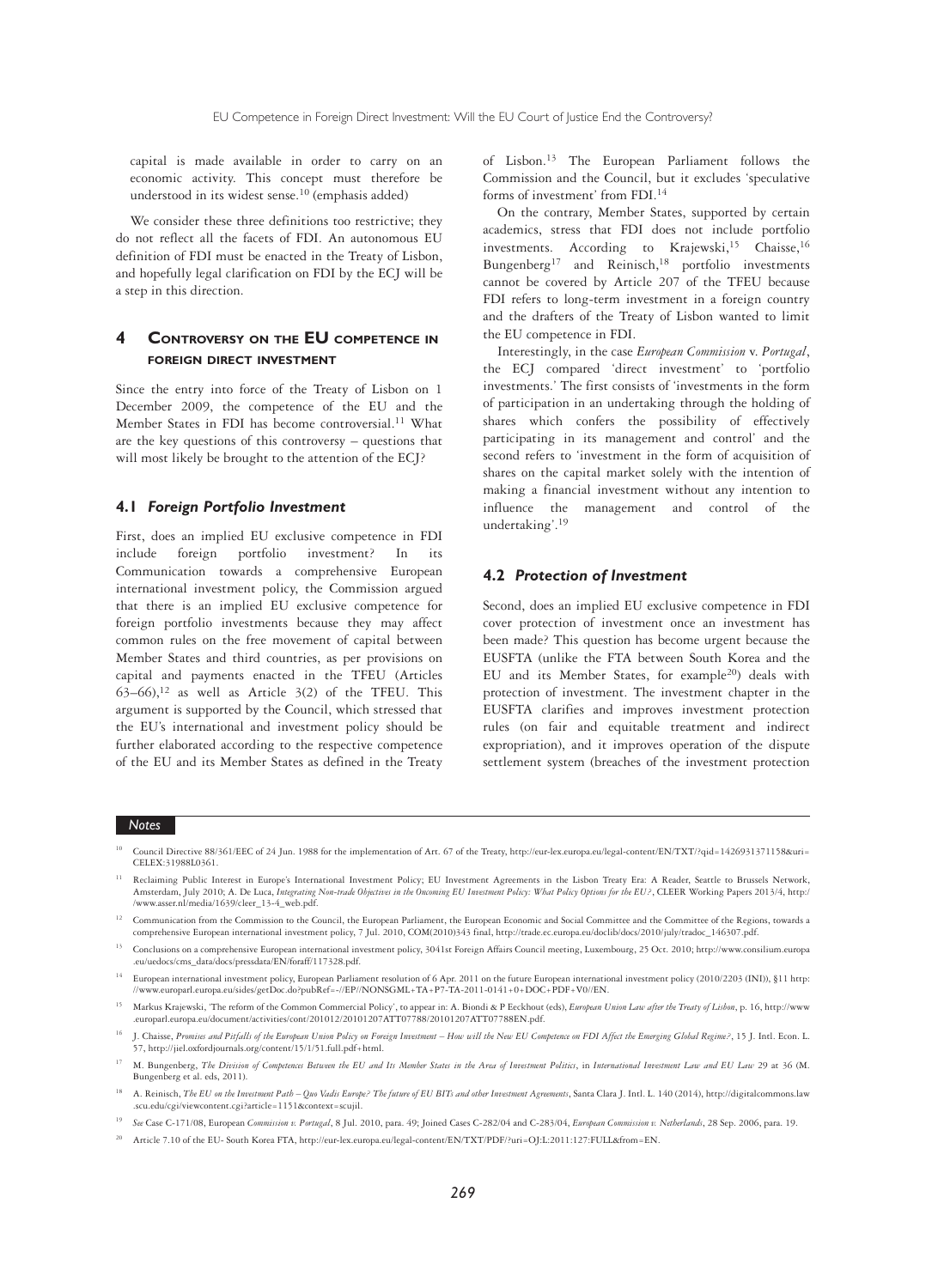provisions, transparency, binding code of conduct, safeguards for the parties).<sup>21</sup>

The Commission and some authors such as Kujper, Dimopoulos and Karl<sup>22</sup> believe that the reference to FDI in Article 207 of the TFEU covers both liberalization of investment and protection of investment.

In its 2010 communication 'Towards a comprehensive European international investment policy', the Commission argues that Article 345 of the TFEU does not exclude harmonization of legislative or regulatory provisions regarding property issues.23 For its part, the ECJ has expressly confirmed that Article 345 of the TFEU does not impede the EU from adopting measures to harmonize certain aspects of intellectual property rights.<sup>24</sup> For example, Member States cannot define the conditions under which expropriation takes place. They only have the competence to decide whether and when expropriation occurs. To the same extent, Member States must adhere to minimum standards of protection enacted in Articles 49 and 63 of the TFEU.

On the contrary, some Member States, supported by certain academics such as Krajewski,25 Bungenberg and Leczykiewicz,<sup>26</sup> are convinced that the EU competence in FDI does not cover all aspects of protection of investment (e.g., expropriation), which remain in the ambit of the Member States according to Articles 207(6) and 345 of the TFEU.

Moreover, according to Reinisch, Article 206 TFEU speaks about progressive abolition of restrictions on FDI. This would mean that CCP is mainly concerned with liberalization of investment.<sup>27</sup> In addition, the German Constitutional Court stated that:

The extension of the CCP to FDI (Article 207.1 TFEU) confers exclusive competence on the EU also in this area. Much, however, argues in favor of assuming that the term FDI only encompasses investment which serves to obtain a controlling interest in an enterprise […]. The consequences of this would be that exclusive competence only exists for investment of this type whereas investment protection agreements that go beyond this would have to be concluded as mixed agreements.28

Finally, according to Bungenberg, the EU does not have exclusive competence to conclude investments chapters containing Investor State Dispute Settlement (ISDS).29 ISDS may be regarded as incompatible with the EU exclusive competence as provided in the Treaty of Lisbon.30 We do not agree with that argument. The EU is responsible for its own measures and the Member States for their own measures unless measures are taken under EU obligation for ISDS, as per internal EU Regulation No. 912/2014 of 23 July 2014.31

### **4.3** *BITs Concluded by Member States*

Third, how does the implied EU exclusive competence in FDI affect BITs concluded by Member States? Do they become incompatible with EU law? According to the Commission, most of the matters contained in BITs (e.g., certain standards of protection in the post-investment phase and unlawful expropriation) fall within the scope of the EU exclusive competence under Article 207 of the **TFEU** 

In order to replace bilateral BITs, the Commission proposed the Grandfathering Regulation establishing transitional arrangements for BITs between Member States and third countries.32 It entered into force in January 2013. The Grandfathering Regulation is not limited to

- <sup>21</sup> Summary of the investment provisions in the EU-Singapore Free Trade Agreement, *see* http://trade.ec.europa.eu/doclib/docs/2014/october/tradoc\_152845.pdf.
- <sup>22</sup> L. Schicho, Member States BITs after the Treaty of Lisbon: Solid Foundation or First Victims of EU Investment Policy, Research Paper in Law of College of Europe, 02/2012, p. 4.
- <sup>23</sup> *See* http://trade.ec.europa.eu/doclib/docs/2010/july/tradoc\_146307.pdf.
- <sup>24</sup> Case C-350/92, *Kingdom of Spain v. Council of the European Union*, 13 Jul. 1995, paras 9–14.
- <sup>25</sup> M. Krajewski, *External Trade Law and the Constitution Treaty: Towards a Federal and More Democratic Common Commercial Policy? Com. Mkt L. Rev. 2005 http://www.tombeurcounsel* .eu/teksten/europa/EU%20-%20GW%20-%20handelsbeleid.pdf.
- <sup>26</sup> L. Schicho, *supra* n. 22.
- <sup>27</sup> A. Reinisch, *Note; The Future Shape of EU Investment Agreements*, ICSID Rev. 181 (2013), http://icsidreview.oxfordjournals.org/content/28/1/179.full.pdf+html.
- <sup>28</sup> German Constitutional Court, 2 BvE 2/08 (30 Jun. 2009), para. 379, http://www.bundesverfassungsgericht.de/SharedDocs/Entscheidungen/EN/2009/06/es20090630\_2bve00 0208en.html.
- <sup>29</sup> Youri Devuyst, *The European Union's Competence in International Trade after the Treaty of Lisbon*', J. Intl. & Comp. L. 656.
- <sup>30</sup> Dr Taida Begic Sarkinovic, *Towards Shaping the New EU Investment Policy*, 2 Latin Amer. J. Intl. Trade L. 616 (2014).
- Regulation (EU) No. 912/2014 of the European Parliament and of the Council of 23 Jul. 2014 establishing a framework for managing financial responsibility linked to investor-to-state dispute settlement tribunals established by international agreements to which the European Union is party. http://eur-lex.europa.eu/legal-content/EN/TXT/PDF/?uri=CELEX:32014R0912&from=EN.
- <sup>32</sup> Regulation (EU) No. 1219/2012 of the European Parliament and of the Council of 12 Dec. 2012, OJ 2012, L 315/40, http://eur-lex.europa.eu/LexUriServ/LexUriServ.do?uri= OJ:L:2012:351:0040:0046:En:PDF.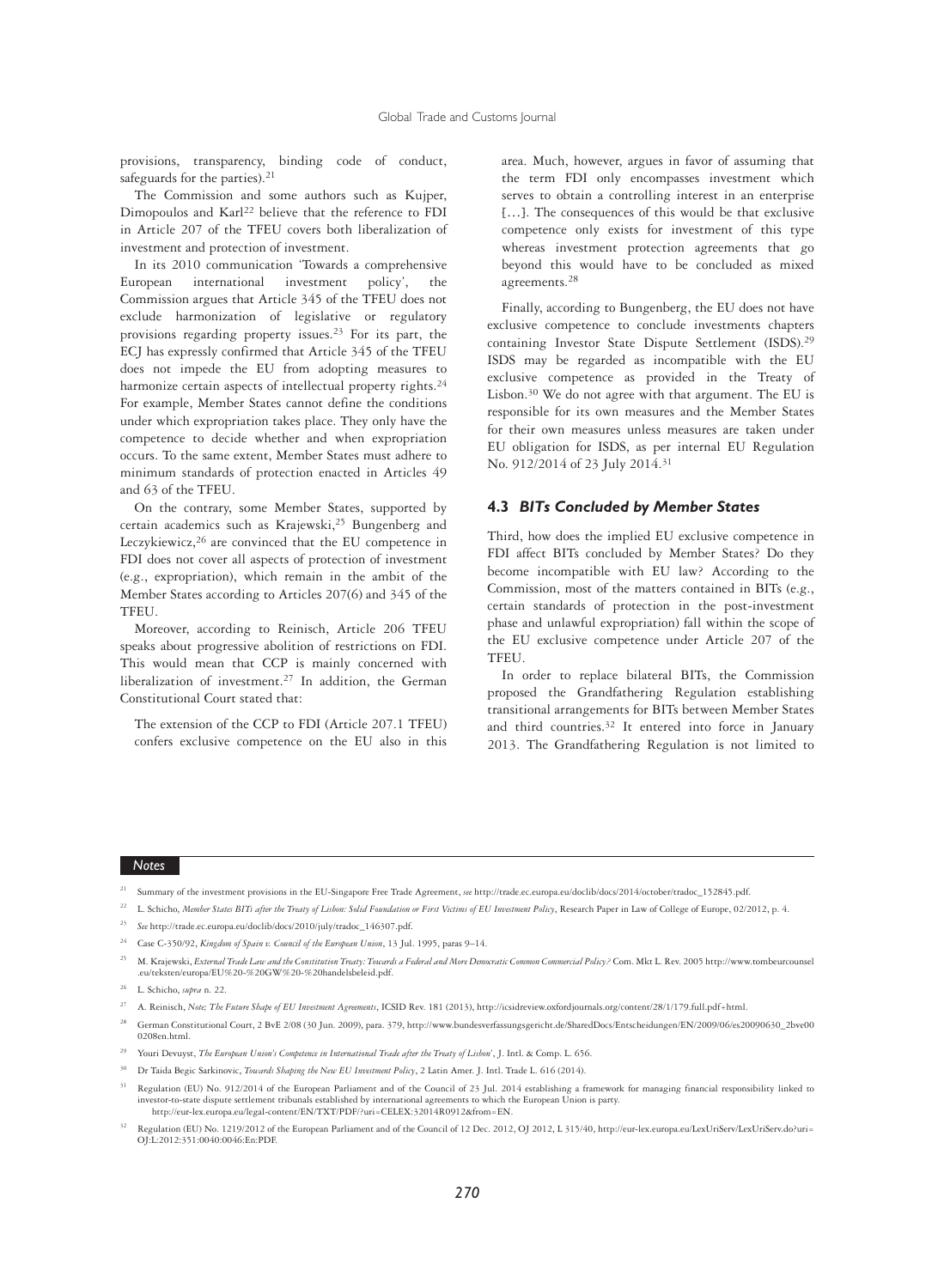FDI *stricto sensu* because it covers protection of investment and portfolio investments as well.<sup>33</sup>

Nevertheless, Article 1 of the Grandfathering Regulation states clearly that the division of competences established by the TFEU must be respected. Also, the Grandfathering Regulation recalls that the EU may authorize Member States to act in EU exclusive matters. Legal clarification of this issue is needed from the ECJ.

# **5 TOWARD THE END OF THE CONTROVERSY ON THE EU COMPETENCE IN FOREIGN DIRECT INVESTMENT**

On 30 September 2014, the Commission decided to request an Opinion from the ECJ providing legal clarification on the EU competence to approve the investment chapter of the EUSFTA. This decision was confirmed by the new Juncker Commission on 4 March 2015.34 The Commission's legal service is preparing an official request for an Opinion from the ECJ. The request for the Opinion will be ready before summer 2015. It will relate both to whether the envisaged EUSFTA is compatible with the provisions of the Treaty of Lisbon and to whether the EU has the power to enter into that agreement (Article 196, §2 of the Rules of Procedure of the Court of Justice).

# **5.1** *Rules of Procedure for an Opinion at the European Court of Justice*

In requesting an Opinion, the Commission is following rules of procedure. The ECJ always plays an important role for the legal clarification of the EU competence in external relations and in CCP.35 This is confirmed by Reinisch who recalls that 'the ECJ will have the final word on all matters of EU law – in both the prescriptive and normative senses of the word – to play to its strengths'. $36$ 

According to Article 208, §11 of the TFEU, the 'EU Commission may obtain the Opinion of the ECJ as to whether an agreement envisaged is compatible with the Treaties'. Such a request may also be introduced by a Member State, the European Parliament, or the Council.

The President of the ECJ shall prescribe a time-limit within which a Member State, the European Parliament, or the Council may submit written observations (Article 196, §3 of the Rules of Procedure of the ECJ).

As soon as the request for an Opinion has been submitted, the President shall designate a Judge-Rapporteur and the First Advocate General shall assign the case to an Advocate General (Article 197 of the Rules of Procedure of the ECJ).

According to Article 198 of the Rules of Procedure of the ECJ, the ECJ may decide that the procedure shall also include a hearing. In any event, the ECJ shall deliver its Opinion as soon as possible, after hearing the Advocate General. Finally, the Opinion, signed by the President, the Judges who took part in the deliberations, and the Registrar, shall be delivered in open court. It shall be served on all the Member States and on the European Parliament, the Commission, and the Council.

Where the Opinion of the ECJ is adverse, the agreement envisaged may not enter into force unless it is amended or the Treaties are revised.

# **5.2** *Last Word of the ECJ on the Controversy about the EU Competence in FDI*

Fortunately, the ECJ will soon answer the critical question: Can the chapter on FDI in the EUSFTA be concluded by the EU solely, or by the EU and the Member States through a mixed agreement? As an authoritative interpreter, the ECJ has the power to decide this controversial issue.

We believe that the ECJ will recognize the EU competence for an FDI *lato sensu*. Excluding portfolio investments would be a serious obstacle to developing a comprehensive EU investment policy. Portfolio investments are inextricably linked to direct investment in

<sup>33</sup> For instance, Art. 1(1) of the 2008 German Model BIT states: 'the term 'investments' comprises every kind of asset which is directly or indirectly invested by investors of one Contracting State in the territory of the other Contracting State'. http://www.italaw.com/sites/default/files/archive/ita1025.pdf.

<sup>34</sup> Newsletter, DG Trade, 4 Mar. 2015, European Commission to request a Court of Justice opinion on the trade deal with Singapore, http://trade.ec.europa.eu/doclib/press/index .cfm?id=1269; Mlex Insight, EU readies request for court guidance on Singapore trade deal, 4 Mar. 2015, http://www.mlex.com/TI/Content.aspx?ID=651712.

<sup>35</sup> Opinion of the Court of 11 Nov. 1975 given pursuant to Art. 228 of the EEC Treaty – Opinion 1/75, http://eur-lex.europa.eu/legal-content/EN/TXT/?qid=1426956508578 &uri=CELEX:61975CV0001**;** Opinion of the Court of 26 Apr. 1977 – Opinion given pursuant to Art. 228 (1) of the EEC Treaty – 'Draft Agreement establishing a European laying-up fund for inland waterway vessels' – Opinion 1/76, http://eur-lex.europa.eu/legal-content/EN/TXT/?qid=1426956581618&uri=CELEX:61976CV0001; Opinion of the Court of 4 Oct. 1979 – Opinion given pursuant to the second subparagraph of Art. 228(1) of the EEC Treaty – International Agreement on Natural Rubber – Opinion 1/78.<br>http://eur-lex.europa.eu/legal-content/EN/TXT/?qid=1 second subparagraph of Art. 228 (1) of the EEC Treaty – Convention N° 170 of the International Labour Organization concerning safety in the use of chemicals at work – Opinion 2/91, http://eur-lex.europa.eu/legal-content/EN/TXT/?qid=1426956809037&uri=CELEX:61991CV0002; Opinion of the Court of 24 Mar. 1995 – Competence of the Community or one of its institutions to participate in the Third Revised Decision of the OECD on national treatment – Opinion 2/92, http://eur-lex.europa.eu/legal-content/EN/ TXT/?qid=1426956859820&uri=CELEX:61992CV0002; Opinion of the Court of 15 Nov. 1994 – Competence of the Community to conclude international agreements concerning services and the protection of intellectual property – Art. 228 (6) of the EC Treaty – Opinion 1/94, http://eur-lex.europa.eu/legal-content/EN/TXT/?qid=1426956 929110&uri=CELEX:61994CV0001; Opinion pursuant to Article 300(6) EC – Opinion 1/03, http://eur-lex.europa.eu/legal-content/EN/TXT/?qid=1426957043609&uri= CELEX:62003CV0001; Opinion pursuant to Article 300(6) EC - Opinion 1/08, http://eur-lex.europa.eu/legal-content/EN/TXT/?qid=1426956929110&uri=CELEX:62008<br>CV0001; Opinion 1/13, http://eur-lex.europa.eu/legal-content/EN/TXT/

<sup>36</sup> A. Reinisch, *The EU on the Investment Path – quo vadis Europe? The Future of EU BITs and other Investment Agreements*, Santa Clara Journal of International Law, 2014, p. 152.